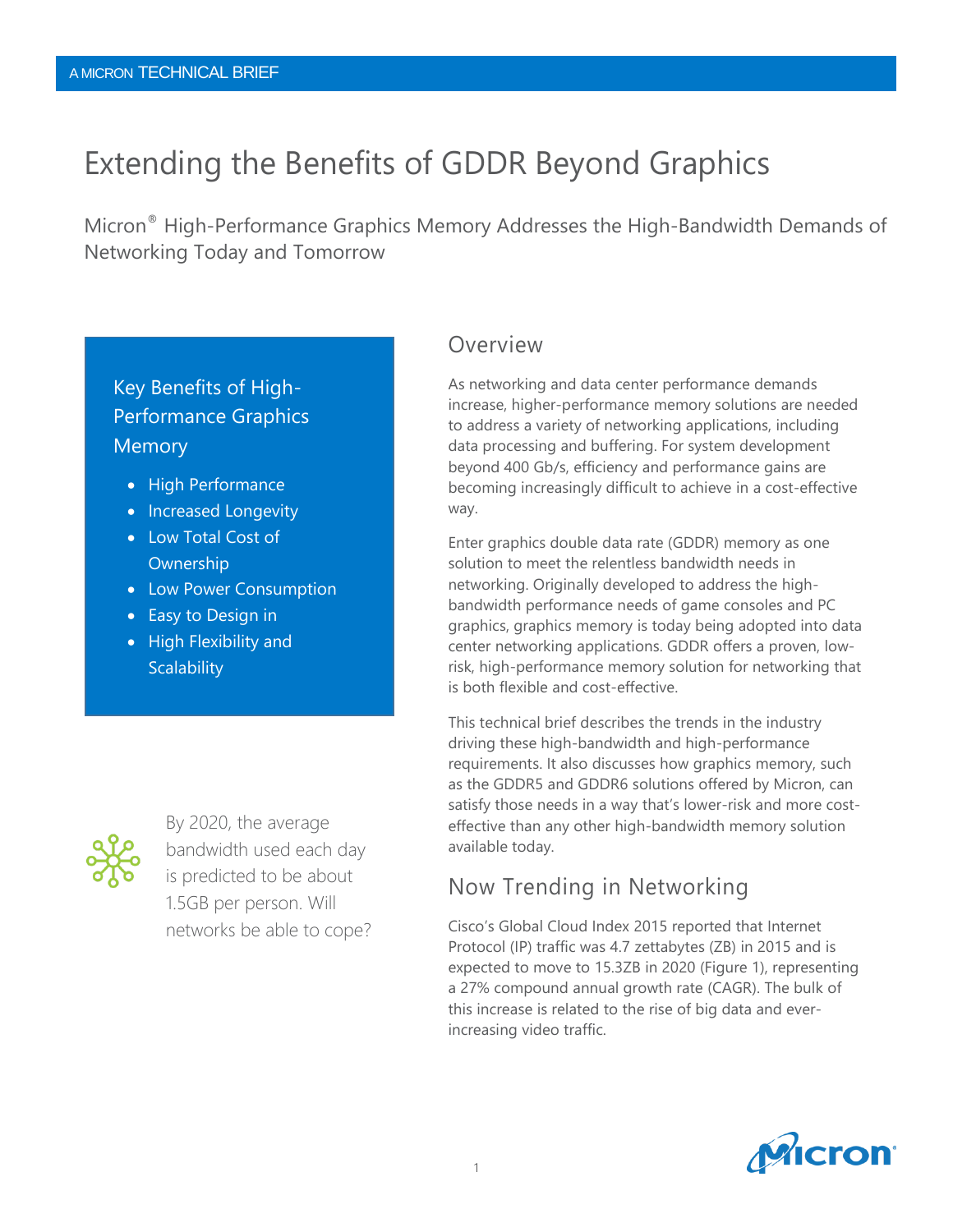

*Figure 1: Global Data Center IP Traffic Growth From Cisco Global Cloud Index 2015* 

The same study predicts that the number of access devices, such as smartphones and tablets, will grow from 16 billion in 2015 to more than 26 billion devices in 2020, as shown in Figure 2.

### What's Driving Networking Demands?

Growth in several significant areas is driving these unprecedented demands in the networking industry:

- **Mobile Data and Internet Video:** The need for accessing data on-the-go and streaming videos on demand over the Internet is ever-increasing.
- **Internet of Things (IoT):** The IoT is increasing the number of devices — like wearables, smart home appliances and cars that have to access networks.
- **Cloud Services:** Countless businesses are moving their services to the cloud, along with new businesses being enabled by the cloud's capabilities opening up every day.
- **Intelligence/Analytics:** To make all the pieces of a complex networking puzzle work, edge devices like routers, switches and multiplexers within the network must have better and quicker insight into the data they carry.

In summary, the culmination of more people, devices, larger screens and the push to the cloud are driving an exponential increase in IP traffic. With no signs of this growth slowing, how can you address these demands starting today?





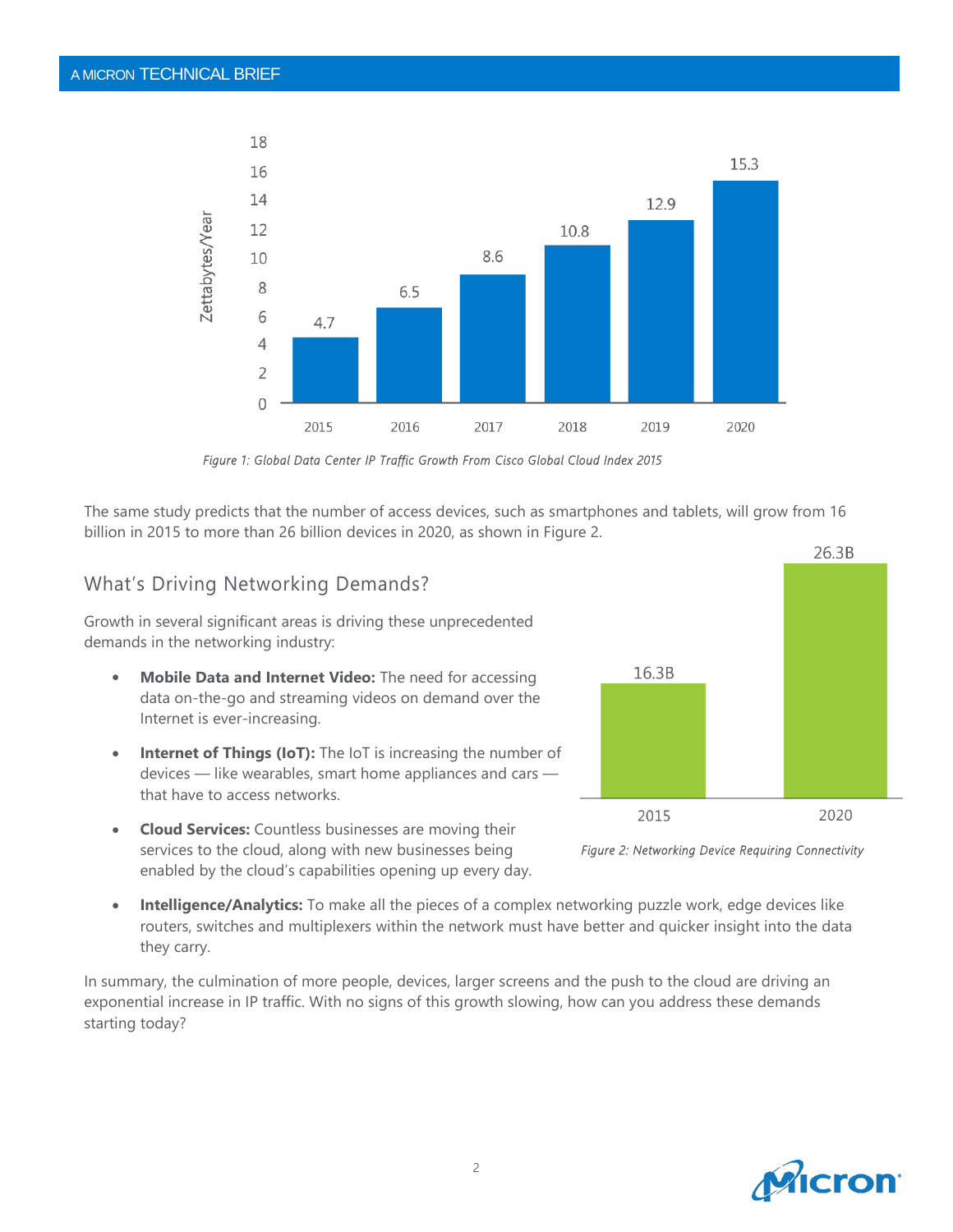## Why Graphics Memory for Networking?

Today, Micron graphics memory devices are available in densities up to 8Gb, soon to be available in 16Gb, on a par with the densest DDR4 memory.



*Figure 3: DDR vs. GDDR Family Density Comparison* 

The benefits of these high-performance graphics memory devices, offering a huge step in DRAM performance, make them ideal for addressing the demands of modern networks.

## Performance Is Key

GDDR devices are in a league of their own, driving and exponential increase in bandwidth per packaged device.



*Figure 4: DDR vs. GDDR Family Bandwidth Comparison* 

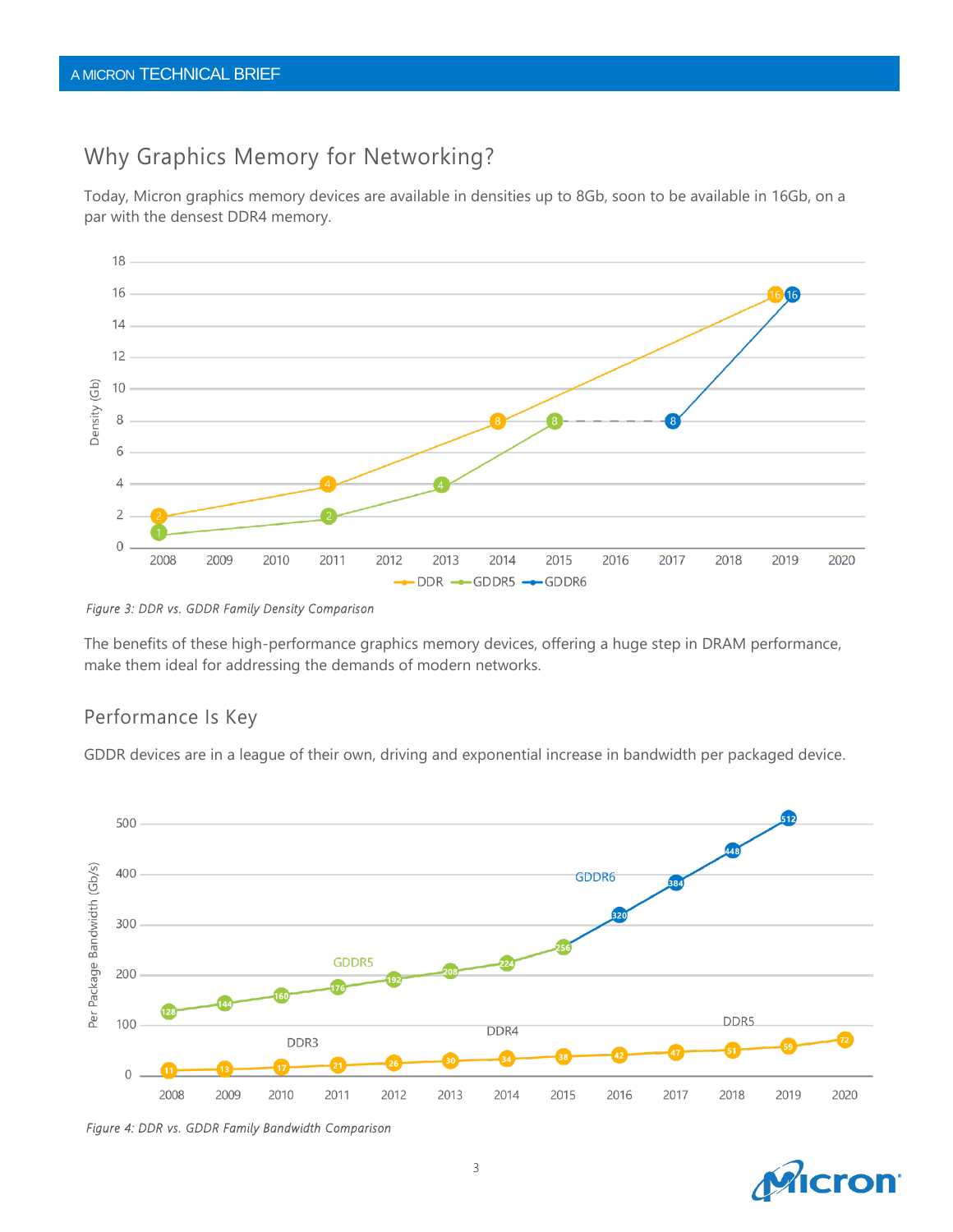### A MICRON TECHNICAL BRIEF

While a maximum interface speed of 8 Gb/s can be achieved with GDDR5, next-generation GDDR6 devices will blow past this limitation, doubling the interface speed to 16 Gb/s and doubling the number of channels. This new dual-channel architecture enables a massive increase in performance while still providing backward compatibility to GDDR5.

With DDR4 today topping out at 3.2 Gb/s, GDDR5 at up to 8Gb/s and GDDR6 targeted at as much as 16 Gb/s, GDDR devices will provide more than 10X the bandwidth<sup>1</sup> of today's leading-edge DDR4.

While DDR remains relevant to a myriad of applications, the latest high-performance GDDR products can address applications requiring the absolute high end of today's performance curve.

### Stability for the Long Haul



GDDR6 is the latest incarnation of graphics DRAM, which substantially extends the bandwidth capabilities of GDDR memory. This next innovation in performance continues the relevance and reach that graphics memory devices must offer. Coupled with the long-term reliability, design and system expertise provided by Micron, customers can design Micron graphics memory devices with confidence.

## Lower Total Cost of Ownership

When considering overall total cost of ownership (TCO), it is important to look at all aspects of a design. Figure 5 compares three different approaches to address the needs of a 1Tb switching application. As shown, GDDR6 not only reduces design complexity by 80%, it reduces memory footprint by 82% and improves energy efficiency by 44%.

| What does it take to support 1Tb switching capacity?<br>GDDR6 vs. GDDR5 vs. DDR4 (>2Tb memory bandwidth) |                                                              |                                                          |
|----------------------------------------------------------------------------------------------------------|--------------------------------------------------------------|----------------------------------------------------------|
| <b>REQUIREMENTS</b>                                                                                      | <b>TCO VALUATION</b>                                         | $\blacksquare$ GDDR5 $\blacksquare$ DDR4<br><b>GDDR6</b> |
| <b>Channel Complexity</b>                                                                                | 53% simpler than GDDR5<br>80% simpler than DDR4              | pins<br>500<br>1000<br>1500                              |
| <b>Board Footprint</b>                                                                                   | 64% smaller than GDDR5<br>82% smaller than DDR4              | 4000<br>5000<br>1000<br>2000<br>3000<br>mm <sup>2</sup>  |
| <b>Energy Efficiency</b>                                                                                 | 9% more efficient than GDDR5<br>44% more efficient than DDR4 | 5<br>10<br>pJ/bit                                        |

#### Figure 5: TCO Comparison of Mainstream High-Performance Memory<sup>2,3,4</sup>

## Industry-Leading Energy Efficiency

Power constraints and cooling are an increasingly important topic for any system design.

- 2. Channel complexity equates to # of Pins Includes only High speed address and data pins – does not include Power and GND.
- MM2 assumes available (Micron) package outlines as dimension on the board no routing breakout area.
- 4. pJ/bit is the device power over the BW, assuming peak power with 1:1 RD:WR and 30% precharge state.



4

<sup>1.</sup> Per package bandwidth with the following assumptions: DDR4 = 3.2 Gb/s x 16, GDDR6  $= 16$  Gb/s  $\times$  32.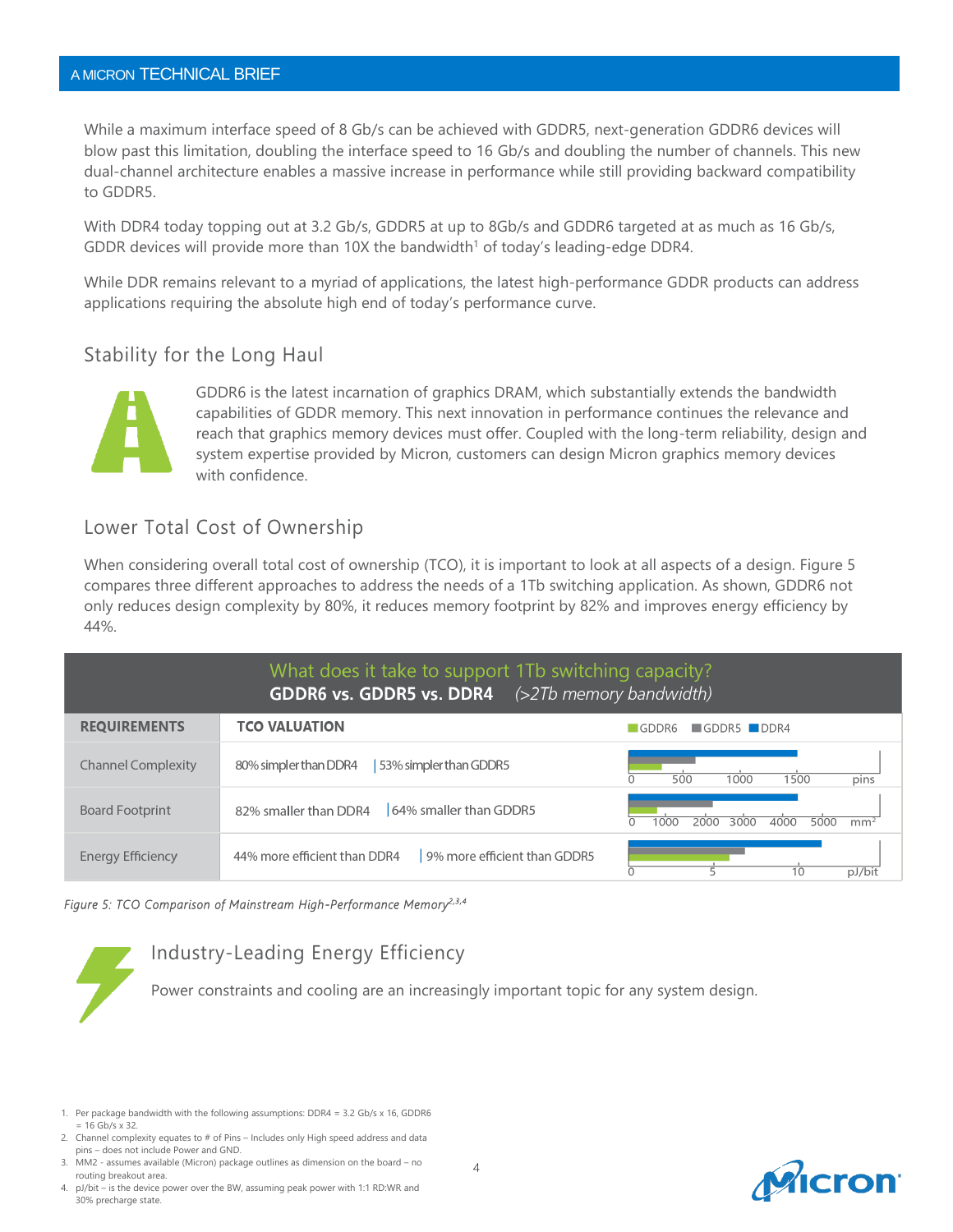### A MICRON TECHNICAL BRIEF

Figure 6 compares the energy efficiency of GDDR5 and GDDR6 measured in a typical graphics application. While GDDR5 offered best-in-class power efficiency when it was introduced, the latest GDDR6 technology not only delivers higher system performance but does it even more efficiently than its GDDR5 predecessor.



*Figure 6: Comparing performance and power of GDDR6 and GDDR5<sup>4</sup>* 

## Design With Ease

If you're already familiar with designing DDR devices, designing with GDDR memory will be a familiar, low-risk experience. GDDR5 and GDDR6 build upon conventional parallel memory techniques used by multiple generations of DDR technology.

GDDR6 adds a new ultra-high-speed mode and bandwidth increase, while leveraging a familiar controller design. The main difference between GDDR6 and GDDR5 is related to package and pinouts — so while the transition is not quite a drop-in replacement, GDDR6 follows the same design practice as GDDR5.



## Flexible, Scalable Solutions

Micron's GDDR family of discrete packages provides compact, scalable and cost-effective designs. Their superb power efficiency enables the use of industry-

standard thermal solutions, providing the designer versatile and flexible design and deployment options.

Using conventional DRAM package technology, we can leverage decades of manufacturing and testing experience to ensure the quality customers have come to expect and the ease of system design that a fully tested and packaged device provides.



*Figure 8: Discrete GDDR5 Memory Package* 

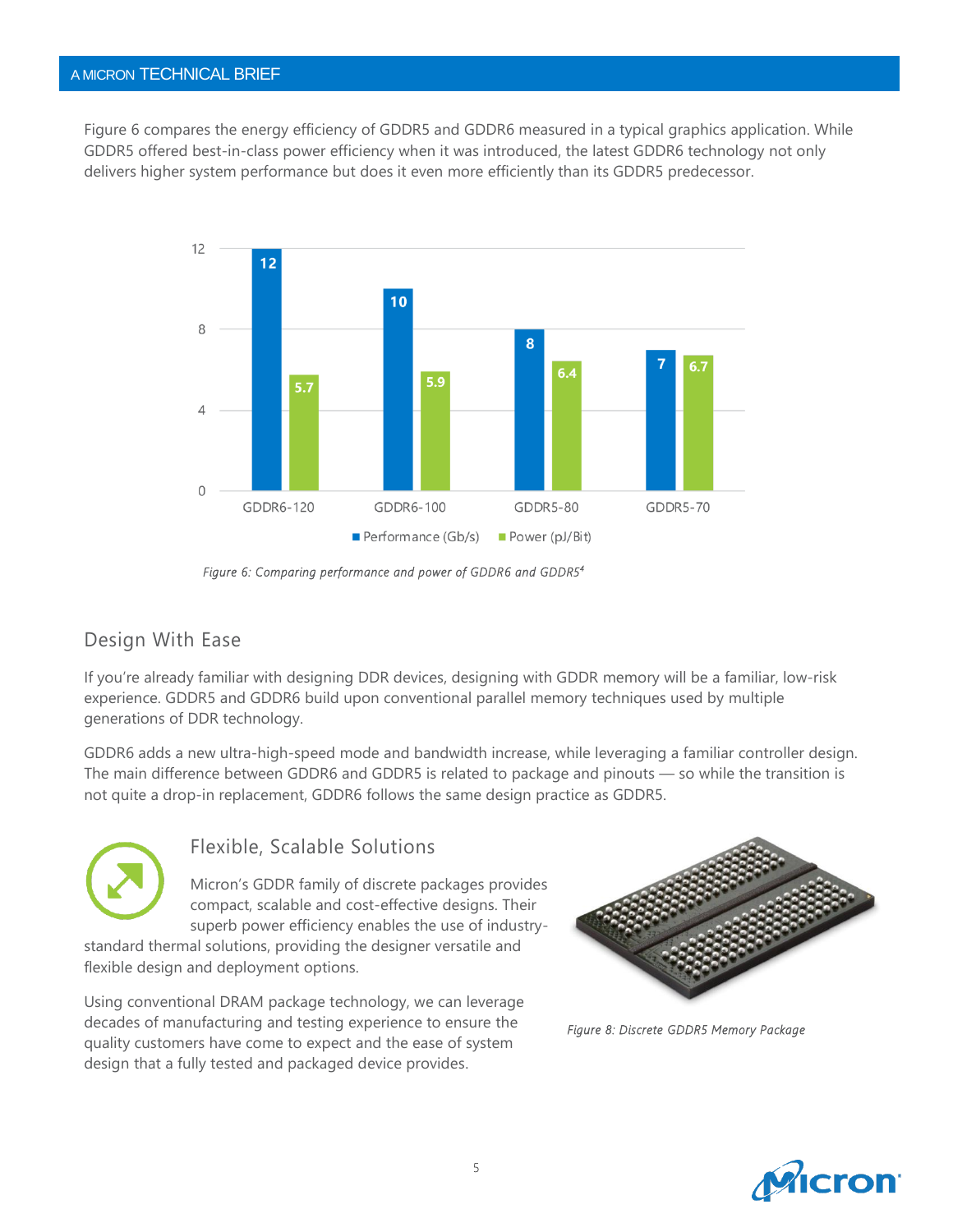### N is for Networking

Micron® GDDR5N and GDDR6N are JEDEC-compliant versions of GDDR5 and GDDR6, specifically designed and tested for the quality, reliability and availability demands of networking- and enterprise-class systems.

### Available Now

There's no need to wait. Micron's GDDR5N devices are available today at [micron.com,](file:///C:/Users/cmcgowan/AppData/Local/Microsoft/Windows/Temporary%20Internet%20Files/Content.Outlook/BPL5VJ0B/micron.com) with GDDR6N devices coming soon.



Networking systems are more critical now than ever before. They need memory that enables high bandwidth and lower power.

## Graphics Memory Solving Networking Problems Today

The rise of virtualization and its broad adoption in the data center means an increase in the demands placed on deep buffer switches. Oversubscribed, virtualized servers require smarter switches with features designed to mitigate network congestion and latency problems that affect performance. Merchant silicon providers are therefore creating silicon solutions for deep buffer switches focused on delivering the highest level of performance with low latency and high reliability.

One example of a deep buffer switch available today with Micron's GDDR5N: is Interface Masters® Edge Aggregation Switch**.** This flexible switch system uses Broadcom's Qumran chipset and 8GB of Micron GDDR5N. It is designed for optical transport, carrier Ethernet, edge switching, data center cloud and enterprise campus market segments.



*Figure 9: Example of a deep buffer switch from Interface Masters fueled by GDDR5N*